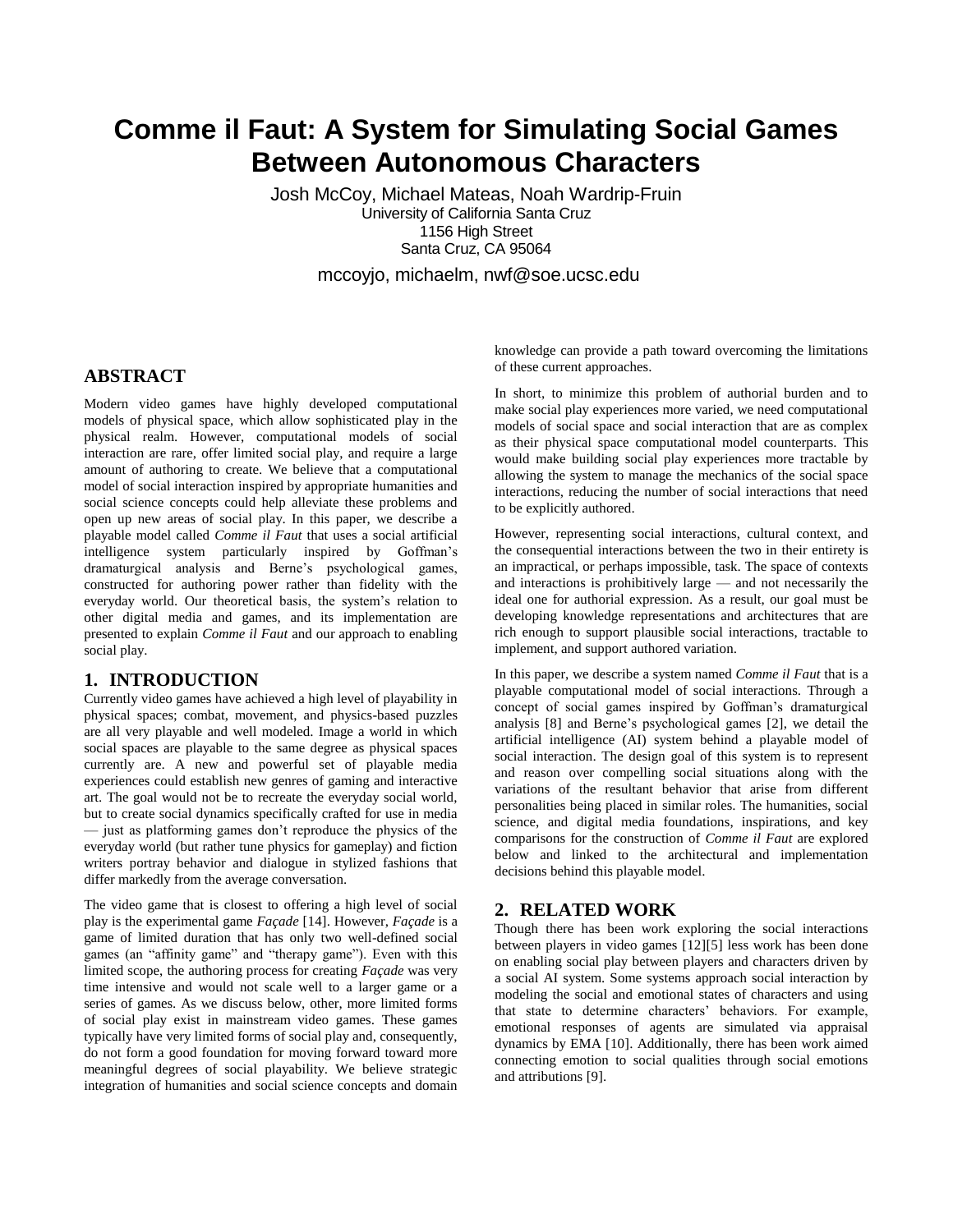Thespian [19] and the system it is built on, PsychSim [11], are multi-agent capable systems that model social interactions based on models of social influence. Each agent has goals, actions it can perform, beliefs (including a recursive model of other agents), and mental models to increase the efficacy of the simulated agents' behaviors. The social interactions are based around the rules of social influence.

Some research has focused on social group interactions. The SGD (Synthetic Group Dynamics) Model of multi-agent social interaction is based on having each group member being aware of the other group members and of the group itself [16]. The SGD Model employs four levels of agent knowledge: the individual, group, interactions, and context levels.

FearNot! is an application of virtual drama aimed at anti-bullying education [1] that has similar themes to our architecture. Just as the concept of social games is informed by drama via dramaturgical analysis, FearNot! is inspired by drama in the form of Forum Theatre. The psychological model of appraisal is responsible for the agent's emotional and social changes during the course of the game. When FearNot!'s interaction is viewed in terms of social games, its internal structure is comprised of several social games: player introduction, interaction between the bully and a child, and the player giving the child advice.

Mascarenhas et. al. formalize rituals in order to generate culturespecific behavior for synthetic characters [13]. The concept of ritual was defined and integrated into a synthetic character architecture as a symbolic social activity that is carried out in a predetermined fashion. Expressed as a goal with a pre-defined plan, rituals were used to show that synthetic characters could act in culturally specific ways.

# **3. Theoretical Basis**

The social AI system in *Comme il Faut* weaves concepts from the humanities and social sciences with existing AI, computer science, and software engineering knowledge to enable the possibility of creating a richly realized interactive media experience while taming the complexities of authoring socially believable characters.

The design goal of this system is to represent and reason over compelling social situations along with the variations of the resultant behavior that arise from different personalities being placed in similar roles. However, this design goal is extremely difficult given only tools available to computer science. Luckily, we can use knowledge from other fields to inform the design of the system. Of particular pertinence are the fields of sociology and psychology, and their subfields of micro-sociology and social psychology, along with knowledge of authoring and drama.

Though the system uses concepts from sociology and psychology as basis for models, the emphasis is not on deeply modeling or simulating social science concepts to create a fully accurate simulation of human behavior. Instead the focus is on implanting and exploiting the knowledge of human behavior accrued through social science to make the characters in *Comme il Faut* more believable and engaging, particularly in their social interactions. In this way, social science is used to create a playable model of social interaction to enable a new kind of player experience. The emphasis of the system is on *social games*, multi-character social interactions whose function is to modify the social state existing within and across the participants. In the same way that playable models of physics in combat games do not seek to model real physics, but rather take inspiration from physics to create a compelling experience, our playable model of social games does not seek to accurately model social cognition, but rather takes inspiration from a variety of social and psychological theories to create a model that underwrites compelling, playable experiences.

The remainder of this section explains the problems of implementing a social AI system. The areas in which the problems lie range across representing behavior and their contexts; the level of abstraction that the patterns of behavior should take; how to allow for personality specific variation of social behavior; and how to procedurally set goals for characters to follow. These problems will be addressed through techniques inspired by the works of Goffman, Berne, and Reiss.

## **3.1 Goffman**

Goffman's concept of dramaturgical analysis views social interactions through the metaphor of a drama; actors, roles, props, setting, audience, and stage are all identified. This metaphor is particularly useful when modeling self-presentation, or the behavioral manipulation of how one is perceived by others. When social interactions are seen through this metaphor, the reasons behind behavior become more decipherable.

We applied dramaturgical analysis to interpret the situations and the actions taken by characters in the dramatic setting of the HBO show *Sex and the City* [15]. Our goal was to identify and explicitly represent dramatically interesting social games that can serve as a basis for our playable model. We focused on interpersonal dramas such as *Sex and the City* under the assumption that, for such dramas, the screenwriter is implicitly structuring the social interactions as dramatically interesting social games, making it easier for us to isolate compelling games than it would be performing a similar analysis on naturalistic interactions from everyday life. Individual interactions were viewed in terms of the roles taken by the participants, the setting of the interaction, teams composed of the participants, who comprised the audience, etc. With the interactions represented in this dramaturgical way, patterns became easier to distinguish within the drama. *Comme il Faul's* social AI system relies heavily on using dramaturgical analysis to capture *social games*, common multi-character behavior patterns that lead to social change

Dramaturgical analysis provides a method to capture these interaction patterns while keeping the normal social interaction and the context of the pattern intact. To show how this can be accomplished, we present an example of dramaturgical analysis applied to a set of social interactions in a scene from *Sex and the City* [21]. The setting of the performance is a wedding engagement party held in an expensive apartment in Manhattan. The audience consists of several dozen upper-middle class married individuals who are all in some way socially connected to the newly-engaged couple. The props present are objects typically found at celebrations: champagne glasses, tables, chairs, presents, etc.

The cast consists of two single friends, Miranda and Carrie, and a group of several female acquaintances, all of whom are married. Carrie and Miranda have two very distinct personalities. Carrie is an outgoing person who tends to directly face situations one at a time and is very focused on the role she is playing. Miranda, while being focused like Carrie, prioritizes the avoidance of bad things over proactively seeking her goals.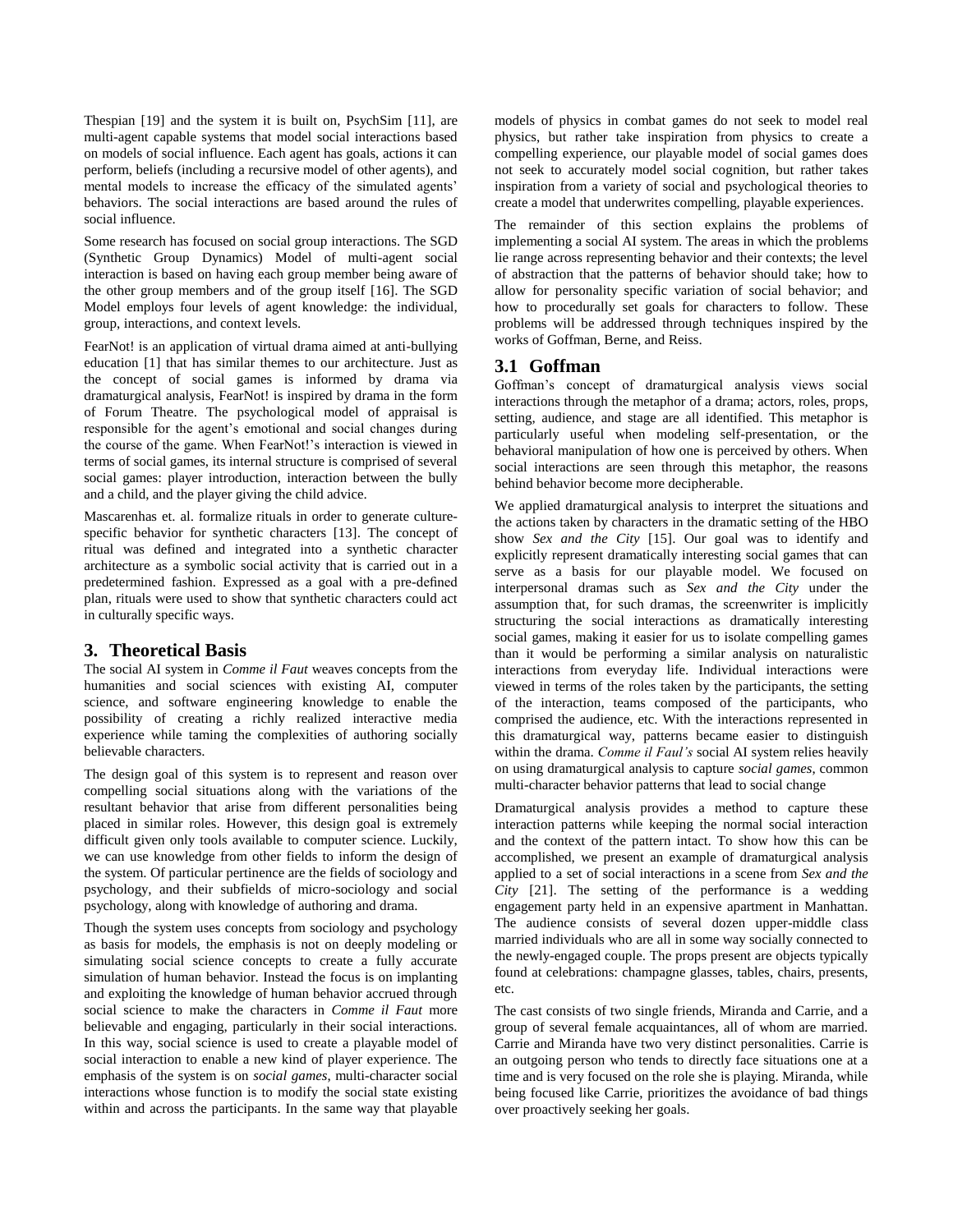The scene begins and plays out in the following sequence of events. Carrie, Miranda, and the group of women are engaging in conversation when the topic of relationships is brought up. The group of women discuss their current relationships. Eventually, the focus is placed on Carrie and she is asked about her relationship status. She states that she is single and content then passes the conversational back to the group. They then proceed to similarly ask Miranda about her relationship status. Miranda responds by going into a round of self deprecating jokes about her being single. She then excuses herself from the scene and exits the stage with Carrie; the scene ends.

When this scene is considered with the goal of determining social games from scene actions, a clear game is present in the previous example. The actions taken by Carrie, Miranda, and the group of women result in a social state change, altering what the group thinks of those who do not share a vital part of the group's identity (the identity of being in a relationship). Two characters, Miranda and Carrie, have the goal of using the actions in the scene to manage the impression that the group of women will form of them. We call this social game "not like the others."

This example illustrates an important concept related to dramaturgical analysis: impression management. Impression management is a goal-directed attempt at influencing the perceptions that are formed by others, which can be performed either consciously or unconsciously. It is not necessary for the subject of the managed impression to be the one performing the managing; the impressions can be of another person, event, or arbitrary object. When one manages the impressions of oneself, it is called self-presentation. Impressions are managed by regulating social information and interactions. Both Miranda and Carrie had the goal of self-presentation with regards to the group of women in the social game.

The context of the episode around this scene from *Sex and the City* shows the compositional nature of performances in the dramaturgical metaphor. Because Carrie and Miranda are friends of the groom-to-be, they are playing a social game of supporting their friend's engagement. The example, therefore, is an event in the larger social game of supporting a friend. Furthermore, by planning to go to the party together, Carrie and Miranda are playing a social game of mutual support while simultaneously playing the example social game.

### **3.2 Berne**

Dramaturgical analysis does well at representing patterns of normal social behavior and their contexts. However, the range of interaction patterns that the dramaturgical metaphor can encompass is very large: rituals, life-long performances, and simple conversations all fit into dramaturgical analysis. Both the lifelong performance of playing the unfortunate victim of fate and the short-term, routine performance of purchasing lunch from a street vendor are amenable to dramaturgical analysis. Though each example is a pattern of social behavior with social state change and contexts in which they are considered normal, the experience a player would have participating in the social behavior in each case is very different. While short-term, routine performances have been the focus of games such as *The Sims* and *The Sims II*, our focus is on creating a playable model of more dramatically interesting and intense social behaviors.

Berne's theoretical framework for transactional analysis makes a clear distinction between these, and other, patterns of normal



**Figure 1. Two different relationships between ego states in transactional analysis are portrayed in this diagram. To the left is a complementary transaction. To the right is an ulterior transaction where the social interaction is represented with solid arrow lines and the psychological is dashed.** 

social behavior [2]. By classifying interactions into transactions, procedures, rituals, pastimes, and games, Berne categorizes patterns of social interaction by their complexity. Part of this complexity is based on 3 ego states or roles — parent, adult, and child — that the participants in the interaction take. If the participants both take on the expected ego states for an interaction, it is called complementary. A transaction is the basic unit of social intercourse and is based on the participants having a complementary interaction. A procedure is a set of these complementary transactions, while a ritual is like a procedure that has been stereotyped and programmed by the culture in which the participants reside. Pastimes are a series of simple, complimentary transactions that have ritualistic qualities. They are used to structure time while maximizing the social benefit to all involved. The time interval of a pastime is typically started and ended by a procedure or ritual. Examples of pastimes include: "Man Talk," "Lady Talk," "Small Talk," "Ever Been" (to a nostalgic location), and "Morning After." As the names suggest, pastimes are commonly used in social gatherings such as parties.

Social games have their best fit in Berne's notion of game: a series of complementary ulterior transactions that are ongoing and organized into a predictable, well-defined outcome. One of the important distinctions that link Berne's game with our dramaturgically inspired social games is ulterior transactions. When the superficial, social ego states of the participants are in one interaction mode but the deeper, psychological ego states are in a different interaction mode, the transaction is considered ulterior or covert (see Figure 1). Consider a transaction where a boss says "Could you please work Saturday?" to an employee. The common work ethic and the boss' body language both clearly state that such a statement is an order to work over the weekend and not a request. The employee responds by saying "I had made plans for the weekend but I'll work Saturday this one time." Through simply hearing the words, the transaction seems to be adult-to-adult request and response. When taken in context, however, the nature of the transaction is one of parent-to-child: the demanding boss is playing a parent role and the employer is taking a capitulating, child-like role. The difference between the surface and the parallel conversations in the example makes the transaction covert or ulterior.

As this distinction allows for the decoupling of the superficial interpretation from the psychological and sociological change of interaction, ulterior transactions capture the coupling of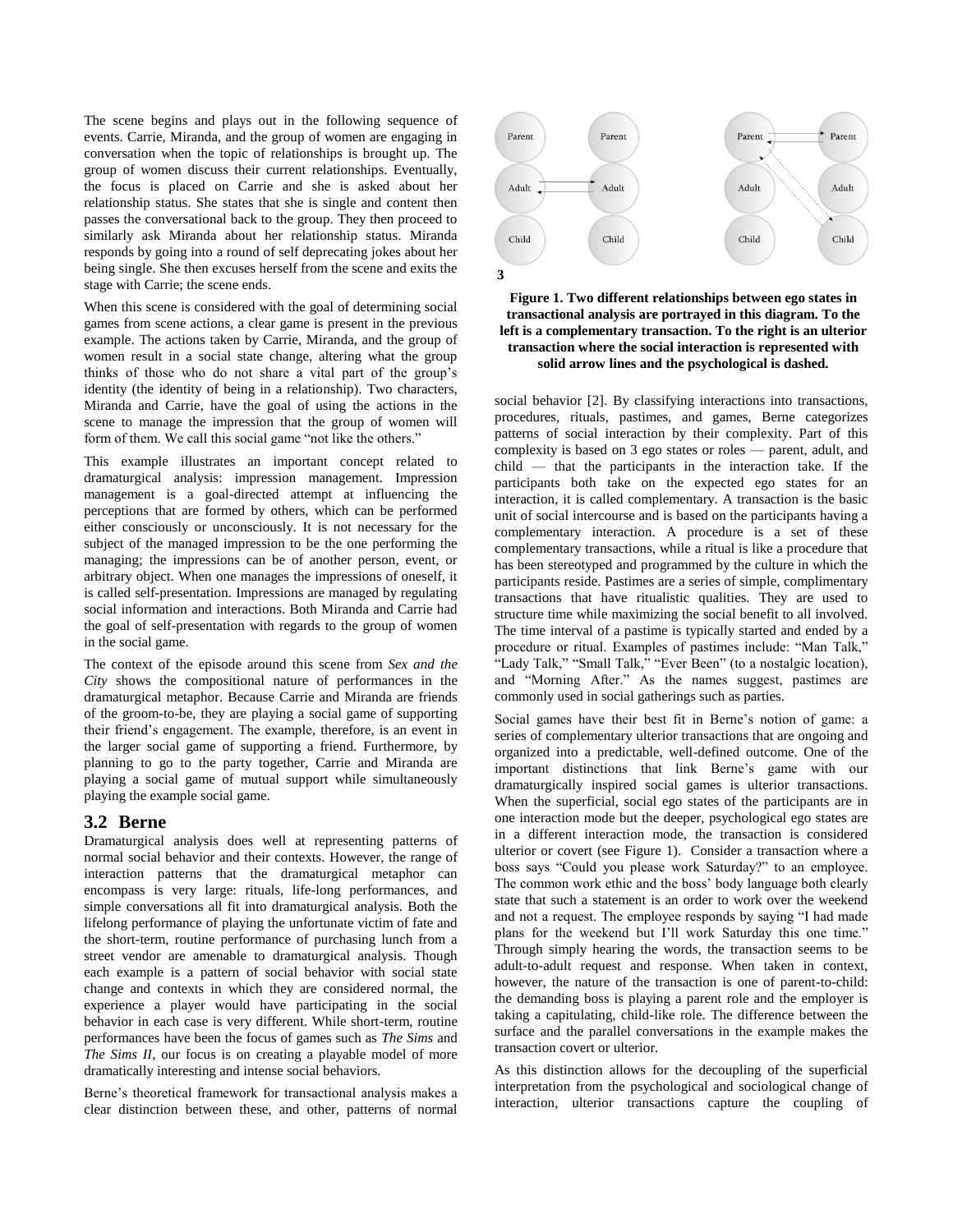

**Figure 2. This diagrams shows how the combinations of the basic needs independence, power, and status combine to create the compound personality traits of self-reliant, freedom, tyrant, and vain.**

interactions and cunning self representation that social games wish to utilize. Examples of Berne's social games are "Corner" (manipulate another so that all their actions are wrong), "Tell Me Your Problems" (get an admission of weakness), "Sweetheart" (ridicule another in public to feel superior), and "Wooden Leg" (elicit sympathy to cover up irresponsibility or bad decisions).

Berne has assembled a catalog of games that are easily adapted to dramaturgical analysis. The cataloged games were inspired by his experience as a psychotherapist and are described in terms including a space of transactions, number of players, and psychological needs. Also described are variation in the game based on the personality and specific culture of the participants, providing us with guidance on the amount of variation to include within individual games in our social AI system.

When considering this personality-specific variation when characters perform a role, some problems arise: why should characters participate in the performances they do and what factors influence the outcome of a performance by one character as opposed to another another? Berne provides a partial solution in his attributes used to classify games. Clinical types, psychodynamics, and instinctual descriptions of games provide a view into the psychological needs of those who perform. But Berne's categories of psychological need are still too abstract to effectively inform the design of our AI system. This is where we turn to the work of Steven Reiss.

# **3.3 Reiss**

Reiss' work on motivation analysis [17] provides a conceptual continuation from Berne's games and their psychological needs. Based on an analysis of the nature of basic desires, psychological needs (also known as basic needs or life motives) are a set of 16 basic desires that need to be fulfilled. After being satiated, the desire to fulfill the basic need grows at a rate tied to the intensity of the need. Emotions can be seen as a gauge for how well these basic desires are met: positive emotions imply a well satiated individual while negative emotions suggest unmet basic needs.

Motivation analysis correlates basic needs and their intensities, both high and low, with personality traits (see Table 1). Additionally, separate basic needs can cause the same trait or they can combine to create a compound trait as can be seen in Figure 2. For example, the *non-conformist* trait can be caused though a character having a strong intensity of the *independence* basic need or a weak intensity of the *status* basic need. The compound trait *distrustful* requires strong *independence* and weak *honor.* A personality profile consists of combinations of a person's intensity values for each of 16 basic needs in addition to their traits. Some common strong and weak sets of basic needs that dominate personalities have been explored with respect to normal behavior. Reiss has identified the behavior patterns of several standard personality types: workaholic, competitor, humanitarian, thinker, romantic, longer and ascetic.

**Table 1. The 16 basic needs with example traits for their positive and negative strengths.**

| <b>Psychological/Basic</b> | <b>Example Strong</b> | <b>Example Weak</b>  |
|----------------------------|-----------------------|----------------------|
| <b>Need</b>                | <b>Desire Trait</b>   | <b>Desire Trait</b>  |
| Acceptance                 | Self-doubting         | Self-confident       |
| Curiosity                  | Intellectual          | Practical            |
| Eating                     | Overeater             | Fussy eater          |
| Family                     | <b>Devoted Parent</b> | <b>Absent Parent</b> |
| Honor                      | Principled            | Opportunistic        |
| Idealism                   | Humanitarian          | Looks other way      |
| Independence               | Stubborn              | Interdependent       |
| Order                      | Organized             | Flexible             |
| Physical Activity          | Energetic             | Lackadaisical        |
| Power                      | Take-charge           | Laid-back            |
| Romance                    | Romantic              | Platonic             |
| Saving                     | Collector             | Extravagant          |
| <b>Social Contact</b>      | Extroverted           | <b>Introverted</b>   |
| <b>Status</b>              | Formal                | Informal             |
| Tranquility                | Timid                 | <b>Brave</b>         |
| Vengeance                  | Competitor            | Peacemaker           |

Motivation analysis has picked up and filled in the detail where transactional analysis stopped. Psychological needs are linked to motivation, which provides an ontology for reasoning about why actors perform as they do. Those with strong positive or negative basic needs may possess traits. Traits require certain strengths and/or combinations of basic needs as a basis for the character to be sensibly given a particular trait. Though traits are derived from basic needs, the derivation is not automatic; basic needs serve to open up the possibility of a trait being present in an individual. Whereas basic needs are broad indicators of behavior, traits describe a proclivity toward stronger and more narrow behavior patterns.

Common personality profiles are identified and form the basis for normal personality types. This connection of basic needs, traits, motivation, and personality type analysis allows for a sensible coupling of personality descriptions with social change. This coupling is present in our AI system as goal selection (choosing which basic needs and traits the character would like to satiate)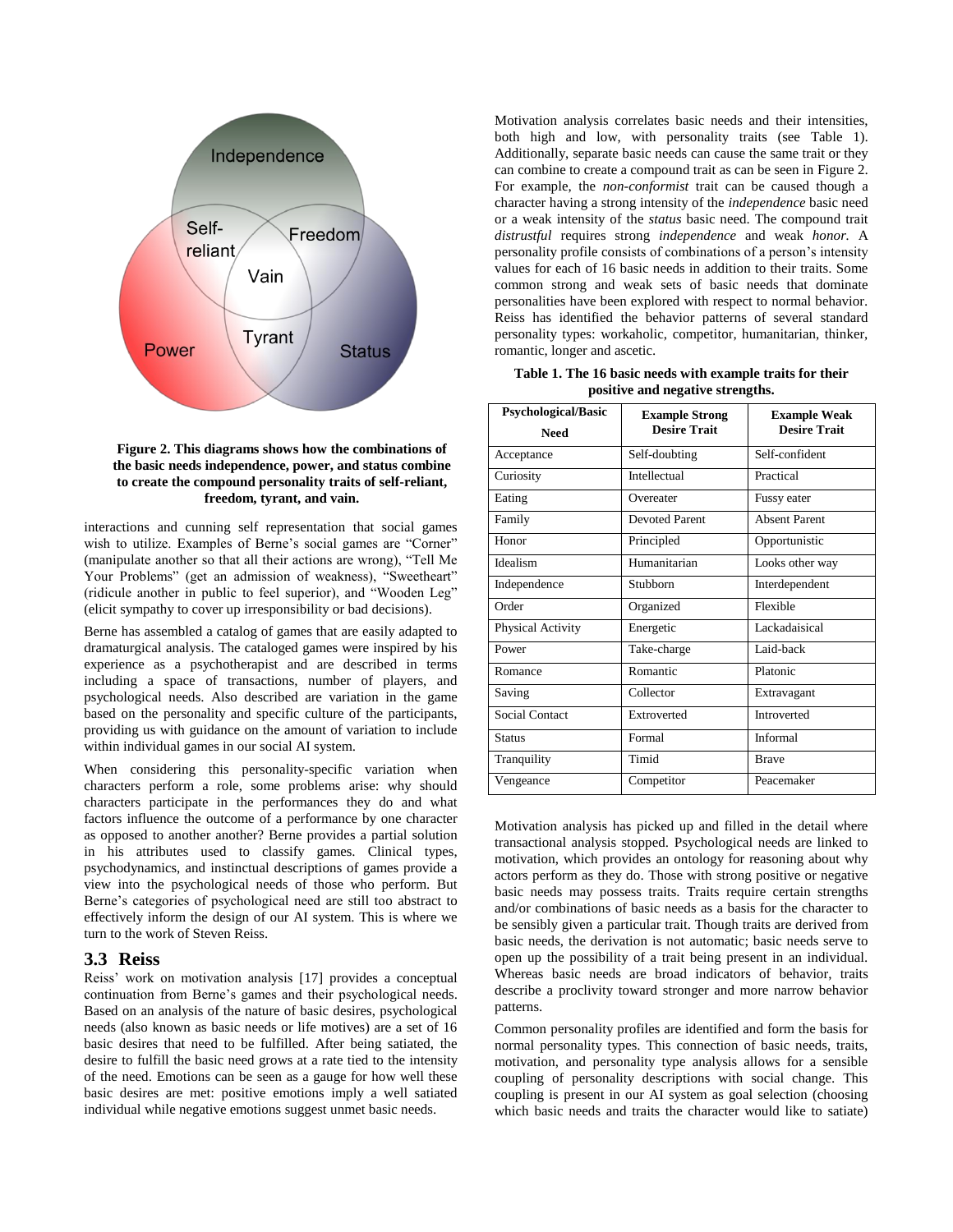and intent formation (choosing a social game to play from all available social games that satisfy goals), discussed further in the social AI system architecture section.

# **4. Social Games and Digital Media**

Figure 3 depicts a character design space, with one dimension representing the dynamism of the social space the characters inhabit, and the other dimension characterizing the richness of realization of the characters. To position the representation of social games used by *Comme il Faut* in this space, the extremes will be defined in terms of existing media examples. Social games will then be placed in relation to the examples.

## **4.1 Mass Effect**

At the extreme of rich character realization and small space of social dynamics are video games with limited options for interaction between characters and players. The computer role playing game *Mass Effect [3]*, one of the most praised recent games in its genre, is a good example of this extreme. The characters are fully realized — they are individuals, with idiosyncratic responses to situations, with histories that matter, and with beliefs and attitudes and reputations that change based on events in the game world. One can imagine many ways of implementing such characters. But *Mass Effect* (like most contemporary games) implements them through brute force human authoring. Some games simply do this the way that a movie or novel does it — by writing one canonical sequence of events that always happen to the characters, revealing who they are. Games like *Mass Effect* take a further step — different things can happen, and the characters respond to these differences meaningfully. But because of the development approach (of brute force authorship of character behavior in each state and handauthored state transitions, which is extremely time consuming and bug-prone to produce), *Mass Effect* must have a very narrow band of possible variation.

The dialog system is a standard tree type that allows for only a limited set of social choices. Further, only the player can affect the social state, as any social change that happens in *Mass Effect* is the result of a scripted reaction to an in-game decision of the player. Certain actions can be taken in a "paragon" or "renegade" manner, and doing this consistently enough will open otherwiseunavailable dialogue/action options. Affinity can be developed with characters, which can open certain new missions and can, in one case (Wrex), determine whether it is possible to keep a character alive longer in the game. But even some of the level of relationship complexity of BioWare's earlier *Star Wars: Knights of the Old Republic* (*KotOR*) [4] is removed. For example, while *KotOR* allows players to develop relationships with their team members in any context, threading this relationship development through the course of gameplay, *Mass Effect* limits this to shipboard interaction — even though the majority of gameplay takes place off the ship.

Perhaps the most dramatic choice in *Mass Effect* involves a dilemma. The player character has two team members in dire peril and can only move quickly enough to save one of them. Both selflessly urge the player to save the other. Whichever dies, there is mourning upon return to the ship and reference to that person's loss in later dialogue. Unfortunately, the game undercuts the power of this choice and its aftermath by forcing the player to use two particular team members for the mission, even though most



#### **Figure 3. The area in the space of video games that social games may enable in terms of character realization and possible social dynamics available to players and characters is shown in purple. Reference examples are** *The Sims 3* **(blue marker) and** *Mass Effect* **(red marker).**

missions in the game allow for a free choice of team members. The choice is forced because it would be too great an authorial burden to write character-specific actions and responses for every combination of the dilemma and every possible period of mourning. But this means the dilemma only operates like an organic part of the experience for players who happen to regularly play missions with the two characters that have hand-scripted options for this particular mission. Given that players have six team members available, only a small minority are likely to have selected this pair regularly. A system such as the one we describe, on the other hand, doesn't run into such problems.

When compared to *Mass Effect*, *Comme il Faut* has a much larger social space available to not only the player, but to every social character in the game. It provides a set of normal social behavior patterns, or social games, that provide an avenue for social entities to bend the social state according to their machinations. It is a framework in which characters have personality-specific variation in how they play and select social games, can develop history continually through play (which can be employed in future social interactions), and can alter their reputations and attitudes continually along multiple dimensions. Though the characters in *Mass Effect* derive power from their hand-authored nature, the approach of such games is not an appropriate foundation for our goal of making social interaction the highly-varying center of playable media experiences. We believe a better path lies in beginning with a foundation such as *Comme il Faut*'s, in which rich characters can be dynamic and playable, and then seeking means for authors to integrate more specifics of language and behavior for individual characters.

# **4.2 The Sims 3**

*The Sims 3* [6] is an example of a culturally influential and commercially successful video game that has a highly dynamic social space. Its characters, known as Sims, have traits and desires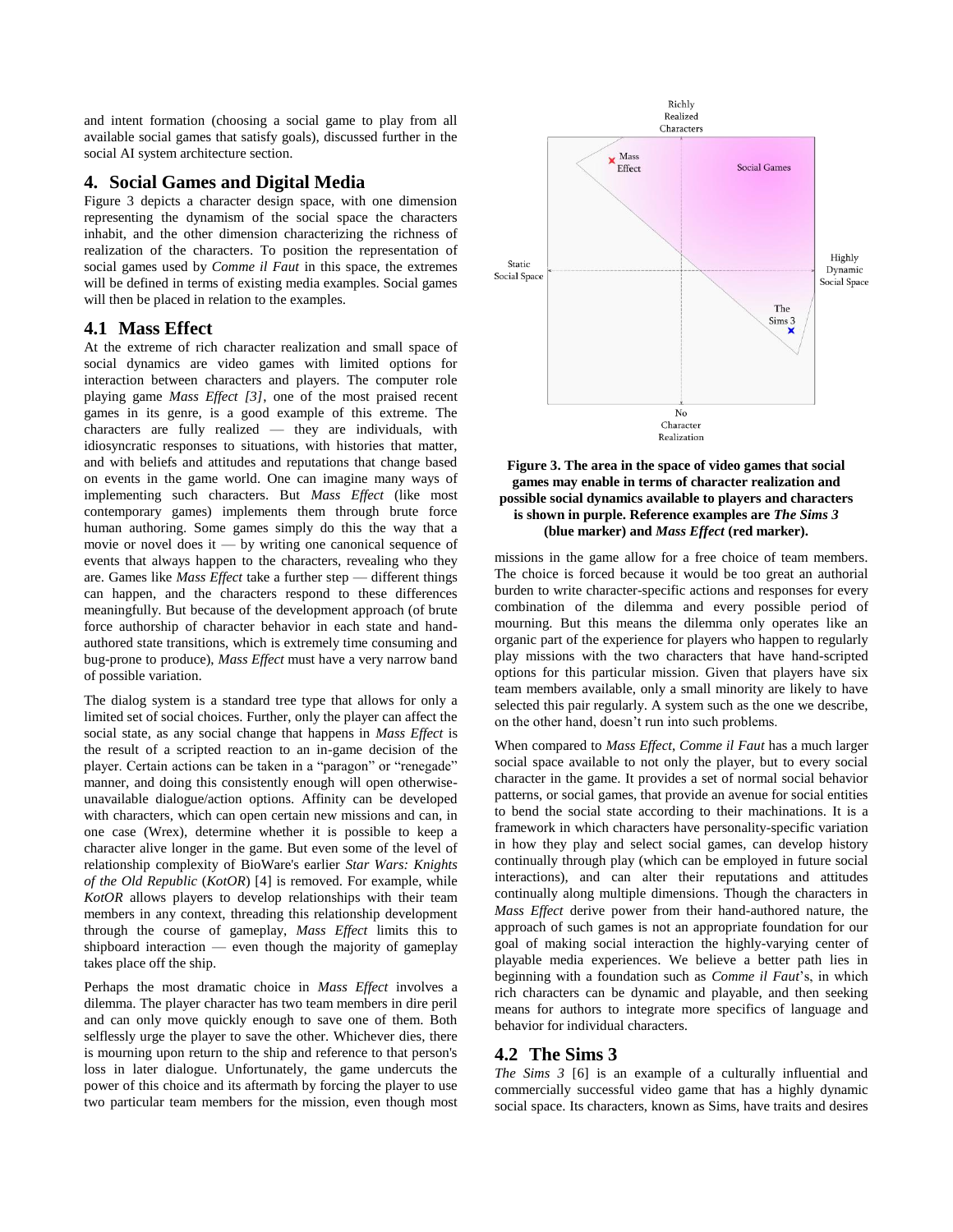that inform the social practices they perform. Social practices are explicitly modeled after social norms, which are represented as hierarchies of clusters of expectations [7]. These practices have both a regulating and constitutive affect on character behavior: they help specify how an agent should not behave as well as enable new behavior and intentions. A Sim can be involved in more than one practice at a time and a practice can involve more than one Sim at a time. This enables Sims to experience conflicting goals and intentions, which is a capability shared by social games.

One major difference between our concept of social games and social practices in *The Sims 3* is the scope of the social choices they cover. In *The Sims 3*, practices represent patterns of behavior consistent with Berne's notion of rituals. Visiting and Bedtime are captured as practices and consist of shorter rituals or even pastimes such as "invite guest in," "socialize," or "farewell." When a Sim takes a role in a practice, he/she can either follow the described normal behavior or, possibly due to a conflict, break the normal expectation and suffer the consequent reactions from the other Sims involved in the practice. In comparison, social games are built to provide characters explicit choice over changes in the social state. "Now I've Got You, You Son of a Bitch" (calling out others when they wrong you) and "Alcoholic" (pursuing selfdestructive behavior for attention or sympathy) are examples of the lifetime patterns of social change captured by social games. The sense of normal behavior in these social games consists of playing the roles according to the game or acting antithetically to halt the expected social change.

Each Sim has traits that represent the Sim's personality and, in turn, influence the goals of that character. Examples of traits in *The Sims 3* are kleptomaniac, clumsy, conversationalist, hotheaded, materialistic, and schmoozer. The goals of the Sim range from short to long term (such as lifetime wishes like "Become an Astronaut") and are determined through a combination of available social practices, the character's traits, and the current environment. The scoring of the psychological and social state of a Sim is done through a happiness score. Happiness is accrued by allowing the Sim to take part in practices that are consistent with their traits and goals. In effect, practices, traits, and their derived goals are all employed to create a vehicle for a player to direct a Sim to higher scores of happiness. In contrast, *Comme il Faut* uses social games and personality descriptions to generate behavior consistent with social norms; allows personality specific variation in game play; and allows social games to be played for opportunistic state change by characters though the subversive qualities of Goffman's dramaturgical metaphor. Goals derived from the personality description and input by an author are meant to facilitate drama and believability — quite different from maximizing a happiness metric. If the use of social games were limited to increasing a happiness metric, the subversive qualities of playing social games for reasons like revenge or self destruction would be lost; interactive experiences with themes that are grounded in "unhappiness" (like suicide, greed, or lust) would be inaccessible. And, even if these were somehow redefined as happiness-producing activities for certain personalities, the approach of *The Sims 3,* while highly dynamic, is largely focused on the immediate, even the physical. There is no obvious path in the approach of *The Sims 3* toward the kinds of meaningful character histories that we believe are essential for richly realized characters. For these reasons, *Comme il Faut*'s

social AI system allows for a wider range of goals and motivations and clearer path toward meaningful socially-focused play.

# **5. Social AI System Architecture**

The social AI system of *Comme il Faut* was engineered to produce playable models inspired by the previously described concepts from the social sciences together with humanitiesderived understandings of drama, fiction, and authoring. The two categories of system entities are data representations of character knowledge and process representations. Social games, personality descriptions, and social state are the data the system stores. Goal setting, intent forming, social game negotiation, and performance realization are the processes though which the data is modified during system execution.

# **5.1 Social Games**

Inspired by Goffman's dramaturgical analysis, we employ a representation of social interactions as drama-based social games. A social game is a multi-character social interaction whose function is to modify the social state existing within and across the participants, possibly concurrently accomplishing a functional (non-social) state change. Social games are represented as composite data structures consisting of dramaturgical precondition statements, social state change statements to be enacted on game completion, and a dependency graph of events. The nodes that comprise the dependency graph consist of social game events that encode the performance actions, social state change and functional or world state change that, when taken as a whole, describe the mechanics of a social game. The events at which the dependency graph branches represent choices between the sets of social state changes present in events that comprise the resultant subgraph (see Figure 5). Ultimately the goal for social games is to produce characters that behave with the same personality and dramatic qualities as the characters in fictions such as *Sex and the City* — reasoning over and exploiting the social environment in a way consistent with the dramaturgical metaphor.

The dramaturgical preconditions consist of a list of roles and their requirements, qualities needed in the setting, teams among the actors, and conditions on the audience (the characters watching a social game, but not participating in explicit roles). Dramaturgical preconditions can be either a fact precondition or a relation precondition. Fact preconditions state a fact about a dramaturgical entity: "Prop piano" or "setting romantic" are examples of fact preconditions. "Bill brother Ted" or "Joan spouse Ranjit" are relation preconditions, which relate two dramaturgical entities with a relation type.

Social game events are composed of a list of participating actors, temporal properties, actions taken by actors, functional world change, and social facts modified by the event. Because the social effects of a social game can be different than the sum of the changes specified in its events, the state change upon a game's successful completion is also represented. Events contain one or more performance actions (which are queued to the performance realization service), social state change or traits that result from completing the event, and, if applicable, which role chooses the next event. Figure 5 provides an example event structure for a social game.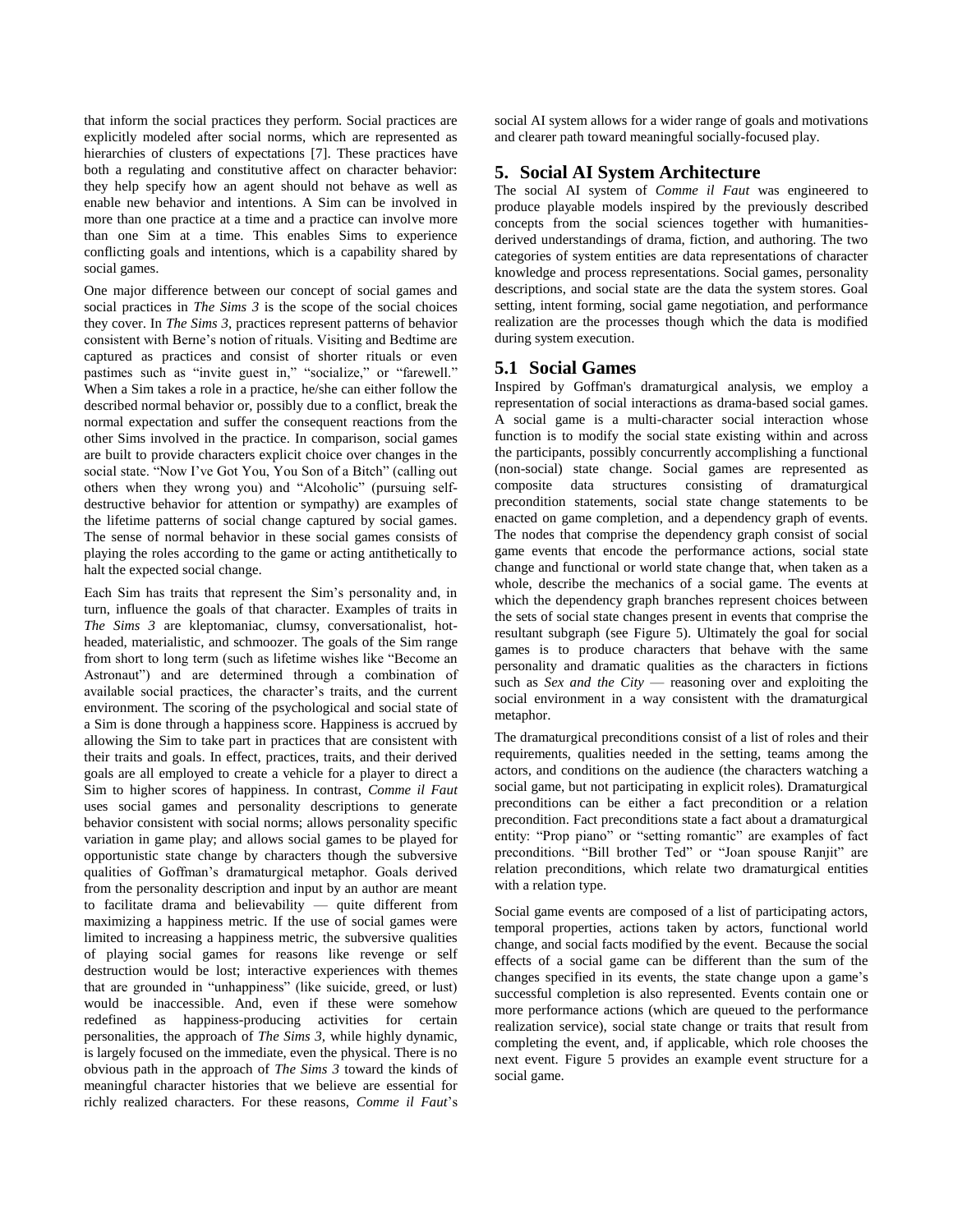The event graph of a social game makes use of two link types: standard and antithetical links. The standard links represent the normal way to play the game while antithetical links represent Berne's antithetical game moves. When two links lead out of a social game, a choice must be made between the two paths. The role responsible for making the choice is marked in the event where the choice is to be made. One event is marked as the start event of the social game.

# **5.2 Personality Description**

Social games only capture a portion of the variation in performance required to guide agents in social interaction. Descriptions of the agents' personalities with regards to actorspecific variations in performance are needed to guide the agent through the possible performance outcomes specified by the social game representation. The personality description consists of information that facilitates the process of choosing which social games to initiate, which to participate in, what roles to perform, and which paths through the dependency graph of social game events are preferred. The personality description includes the initial social state of the agent, performance tendencies, which of the social games in the social game library the agent prefers to participate in, and goals in the form of social states to be reached. The following is an example of a character's personality description in the XML form recognized by *Comme il Faut*:

```
</character>
 <character name="ted" type="humanitarian">
 <need intensity="0.1" name="acceptance"/>
 <need intensity="-0.1" name="curiosity" />
 <need intensity="0.0" name="eating" />
 <need intensity="-0.8" name="family" />
<need intensity="0.3" name="honor" />
<need intensity="0.75" name="idealism" />
 <need intensity="0.2" name="independence" />
 <need intensity="-0.2" name="order" />
 <need intensity="0.1" name="physical" />
 <need intensity="0.2" name="power" />
<need intensity="-0.1" name="romance" />
 <need intensity="0.0" name="saving" />
 x = 0.2" name y = 0.2" name="contact"
 <need intensity="0.1" name="status" />
<need intensity="-0.9" name="tranquility" />
<need intensity="0.8" name="vengeance" />
 <trait name="angry" />
 <trait name="philanthropic" />
<trait name="uninhibitied" />
 <tendency game="Kick Me" />
 <goal subject="ted" topic="friend" object="bill"
volition="0.3"/>
</character>
```
Ted, the character whose personality is described, has the humanitarian personality type (a personality type described by Reiss). The 16 *need* XML tags each specify the name of a basic need and the intensity of that need. When taken as a whole, the need XML tags constitute the basic needs profile of Ted. He has strong basic need intensities for *idealism* and *vengeance* and has weak intensities for *family* and *tranquility*. He also has traits associated with his basic needs profile: his *anger* trait is based on the *vengeance* basic need; *philanthropic* is based on his strong *idealism*; and *uninhibited* is based on his weak *tranquility*. The *goal* XML tag represents a goal given to the character by the character's author (in this case the goal is to make Bill your friend). These author goals allow for a degree of fine-tuning the

direction of changes in the social environment and helps facilitate the creation of dramatic situations.

The variation in social game play based on personality can potentially manifest anywhere in the agent decision making process – from the highest levels of goal setting down to the smallest details of behavior realization. As this architecture is focused on goal setting through social game formation, the personality description will encompass what is needed for goal setting, intent forming, and, to a lesser extent, role negotiation (which is detailed in the social AI process description).

# **5.3 Social State**

The social state in *Comme il Faut* consists of the current social state and a history of past social events. Social facts are the basic units of the social state. A social fact can either be a basic need fact or a social status fact. Basic needs facts consist of a subject, a basic need, and a numeric value indicating the event's impact on the basic need. An example is "Bill independence .25". Social status facts, expressed as triples of strings that specify the subject, fact, and object, encode relationships between characters in a binary way. An example is "Bill friend Ted". Social status facts can use wildcards to quantify over all characters in the environment. For example, "John DJ \*" represents the social status fact that John is the DJ at the party (he has the DJ relationship to every character).

The current social state consists of an array of references to the current fulfillment levels of the basic psychological needs of each character and a list of which social status facts are currently in effect. The history of past social events is a time-ordered database that keeps track of what social games were played, who played them, and what social status facts were modified or added during social game play.

# **5.4 Process**

To leverage these data representations of character knowledge, we provide a framework (see Figure 4) that uses personality descriptions and a social game library to select agent actions and produce social state changes consistent with those actions. This framework is composed of the goal setting processes, the intent forming process, the game role negotiator, an agent-specific database of social facts, and a database of annotated social games. Agents participating in the system follow this process in parallel with one another.

# *5.4.1 Goal Selection*

Goal selection is called on a per-character basis and serves as a starting point for an iteration of the social AI system. As the act of fulfilling a basic need is considered a goal by motivational analysis (see Reiss' Principle V) [17], goal selection uses the current state of fulfillment of the character's basic needs and the character's basic needs profile, producing a set of pairs of goals and volitions. Volitions are a value associated with goals that represent the character's desire to complete that goal. Goal volitions are used to compare goals and determine which goal to send to the intent forming services. Additionally, author goals in the personality description have volition values and are compared alongside the goals generated from basic needs. The basic need or author goal with the highest strength has a greater probability of being acted upon by being selected for intent formation.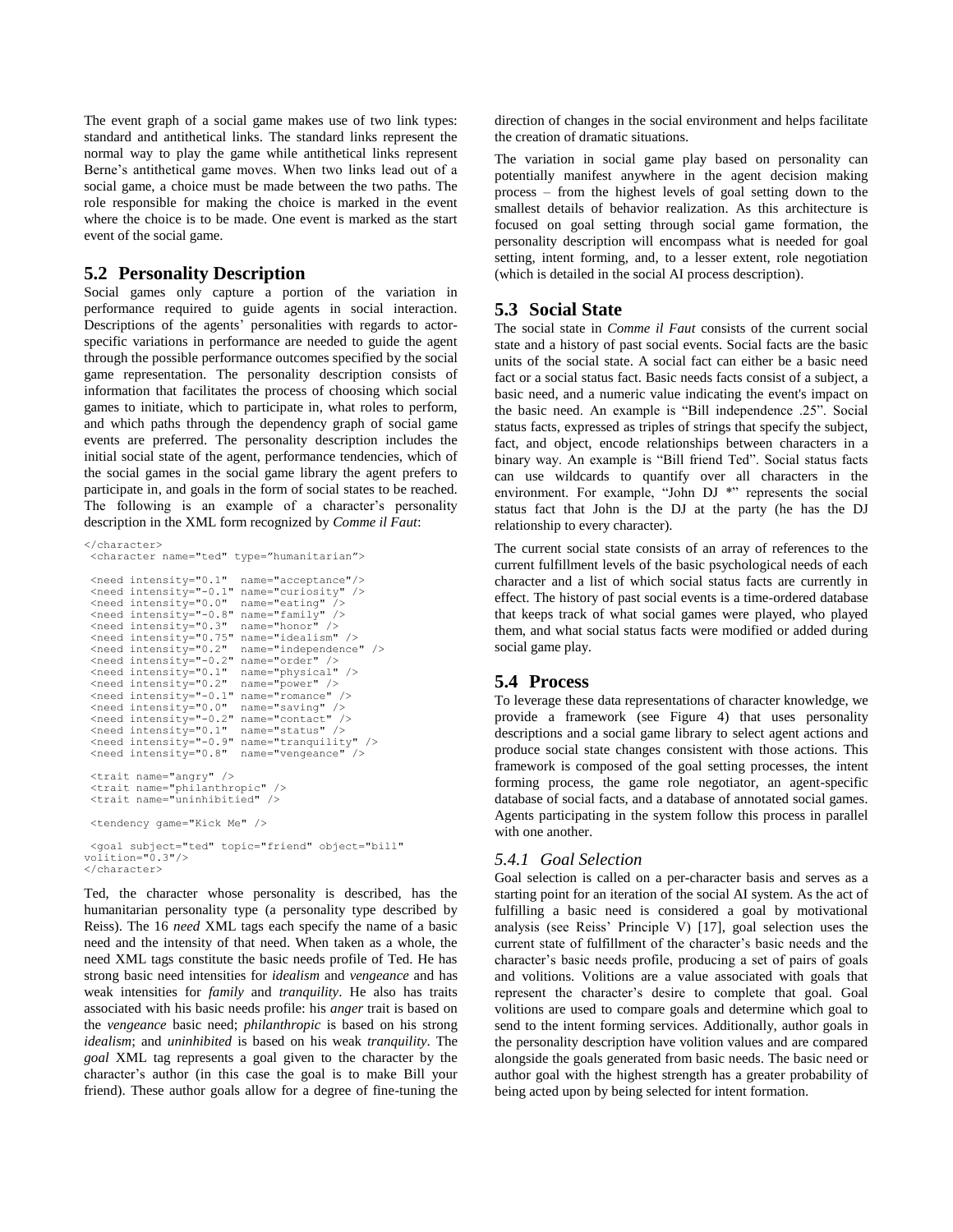

**Figure 4. The process flow of** *Comme il Faut***'s social AI system.**

The character keeps track of the current state of need for each basic need. These values have a range of [0.0-1.0] where 0.0 is satiated and 1.0 is maximum need. Each of the basic need volitions are calculated at any given point in time by taking the absolute value of the intensity level multiplied by the current state of fulfillment. The higher the result, the more need there is for that basic desire. The volition values of author goals are taken directly from the personality description. The volitions are used to form a normalized probability distribution from which a goal to send to the intent forming service can be chosen. Varying the methods used to create the probability distribution (such as more heavily weighting the goals with higher volitions with respect to those with lower volitions) can be used as another point of customization in a personality description. The volitions and the probability distribution are stored in prospective memory, which is that data structure's only duty.

#### *5.4.2 Intent Formation*

Intent formation is the process of choosing a social game from the social game library that fits the goal identified during goal selection. The first calculation done by intent formation is to determine if the character is ready to initiate a social game. This check controls the pace of social interaction and makes the rate at which a character starts social games part of his/her personality description. The rate at which a character initiates social games is proportional to the volition for the *social contact* basic need.

Just as goal selection produced a probability distribution over goals as a function of volition, intent formation produces a probability distribution over roles in games based on how well the role satisfies a goal. This process of scoring games according to a specific character and their goals is characterized by the following equation:

$$
I_{c,g,r} = \sum_{e}^{eventsG} [\sum_{b}^{B} strength(b,e)V_{c,b} + \sum_{t}^{T_e} V_{c,t}]
$$

This scoring function is called for every role in every social game in the social game library during a character's intent formation process. Each call to the scoring function produces a numeric value  $I_{c,q,r}$  which is the intent of character *c* to play game *g* as the role  $r$ . For every event  $e$  in  $g$  the intent contributed by basic need and trait goals is calculated. The function *strength(b,e)* refers to the fulfillment value of the basic need *b* provided by event *e* with respect to role  $r$ . This strength is multiplied by  $V_{c,b}$  which is the volition of the basic needs goal of basic need *b* for character *c*. For all traits *t* fulfilled in the event, the volition of the goal associated with that trait, or  $V_{c,t}$ , is added to the score.

With an intent score for every role in every game in the social library for the character who called the intent forming process, a probability distribution can be generated. Similar to the process of creating a probability distribution for goals during goal selection, the intent distribution can be constructed with a different weighting scheme according to the character's personality description. A role and social game are then chosen from the distribution and are given to the role negotiation process.

#### *5.4.3 Role Negotiation*

After a character chooses a game and a role within that game they wish to initiate, the role negotiation service is invoked. This service coordinates the process of filling all open roles in the chosen social game with characters. The result is a social game that has a willing participant and is ready to be realized.

Unlike goal selection and intent formation, all agents participate in every role negotiation process. The first task of the role negotiation service is to give the initiating character his/her choice of role. Then every other character in the system forms their intentions over the remaining roles. This is done through running a smaller, more specialized version of intent formation which only scores the roles in the initiated game for a character (instead of score every role in every game for every character). After the scoring is complete, the roles are assigned to characters by descending intent values. The concept modeled through the specialized intent formation process is the taking of roles in social games initiated by others to opportunistically fulfill goals without initiating games oneself. This matches the subversive and selfservice use of roles in performances enacted by others identified in dramaturgical analysis theory.

This portion of the system has great potential for interesting complexity as it is where the characters and all of their personal goals and personalities clash to determine if a social games is acceptable and what roles they are willing to take or be placed in. A great deal of detail could be put into algorithms that model the strategic and subversive world of self presentation in each agent. As such, the role negotiation service has interesting areas in which to expand in the future.

#### *5.4.4 Performance Realization*

Performance realization manages the details of instantiating the actions of the characters during play, based on context and personality specific factors. In the current incarnation of *Comme il Faut*, the focus is on the AI system and not the performance realization. A debug version of the system uses simple text output to display the performance actions and the social and psychological state changes. For the game we're currently creating, the performance system consists of 2D graphics.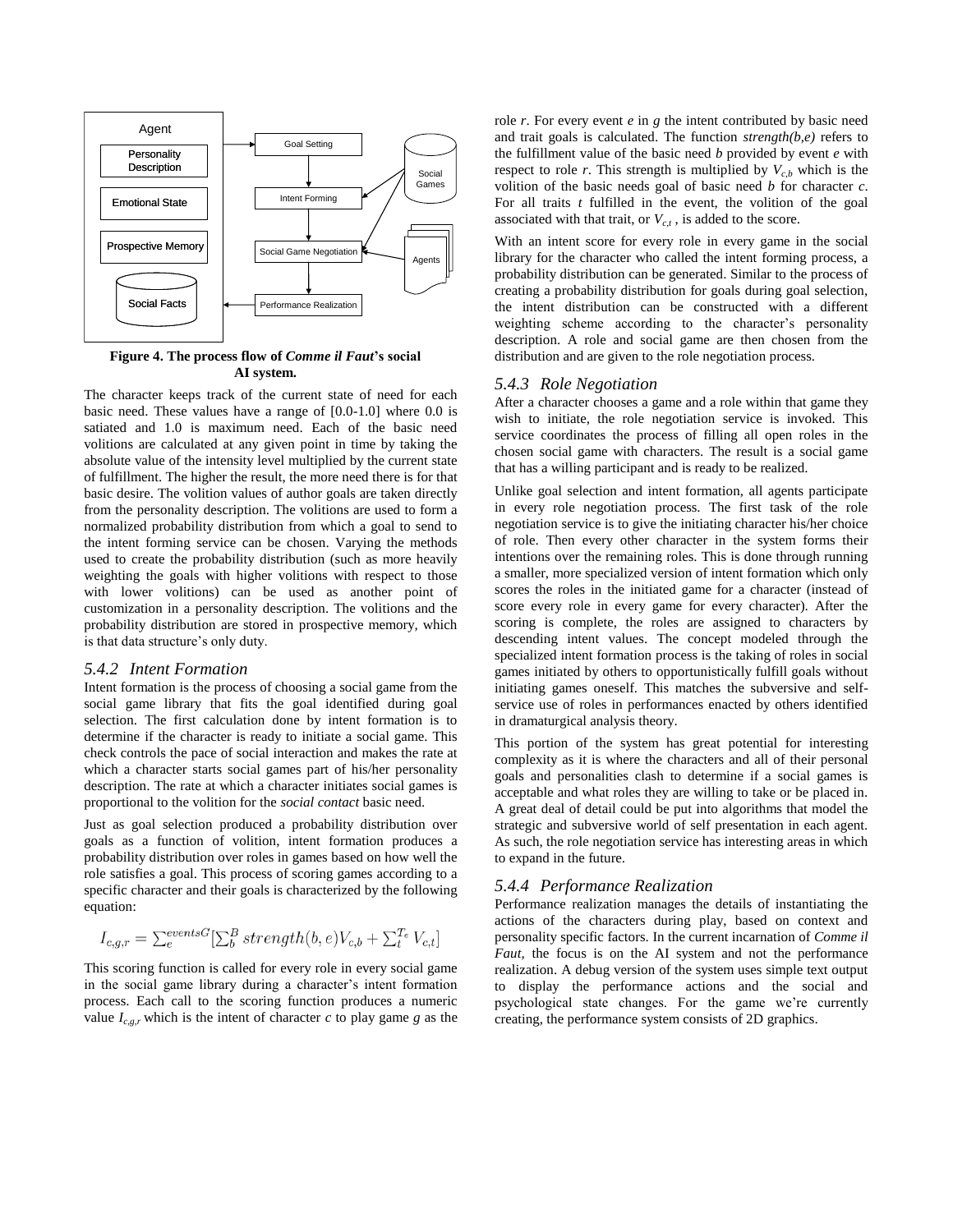# Social Game: "Kick Me"



**Figure 5. The dependency graph of events comprising the social game adaptation of Berne's "Kick Me" game. The roles are W, or "white", and K, or "the kicker". Each box is an event. The top left box is the initial game event. The arrows indicate the progress of events through the game. Where a box has two arrows leading from it, there is a choice to be made. The role that makes the choice is indicated in the event. The purple arrows that begin with a diamond indicate antithetical choices.**

#### *5.4.5 Example of Process*

Consider two characters, Bill and Ted, each with personality descriptions. Ted's personality is described in the personality description section. Bill has a normal personality type of ―Thinker‖ which gives him strong basic need intensities in *acceptance* and *curiosity* and weak intensities in *family, romance,* and *social contact*. Based on his strong intensity in acceptance, he also has the trait *helpless*. The social library consists of the "Kick Me" (see Figure 5) and "Sweetheart" games.

The social AI system begins by setting goals for both agents. Since there is no history in the social state, the characters' volitions are set to the basic need intensity values as depicted in their personality descriptions. Because Bill has a higher intensity in social contact than Ted, Bill proceeds to intent formation. Intent formation scores the roles in the "Sweetheart" game low with respect to Bill as that game features the "dominance" trait and weak honor basic need intensity. However, due to Bill's "helpless" trait as well as his high acceptance basic need intensity, he scores a high intensity with the W role in "Kick Me."

As the W role in the "Kick Me" game is Bill's highest scoring game/role combination, he claims the W role and starts role negotiation with "Kick Me." Since Bill has claimed role W, role negotiation has Ted perform intent formation to score the unclaimed roles in "Kick Me." Since it is the only unclaimed role left in the game, Ted claims the role K.

Since the social game has been selected and the roles claimed, "Kick Me" with Bill as W and Ted as K is sent to performance realization. The first event is processed and results, in the debug version of the system, in printing the performance action "Bill tells Ted not to do Act to him" and presents Ted with the choice of which event to process next. Since Ted has a high volition for his vengeance goal, he chooses to ignore the antithetical link and play the normal version of "Kick Me." The next event outputs the performance action "Ted does Act to Bill" and processes the social state change of "Bill Vengeance .2", which raises the current strength of Bill's vengeance basic need by .2. Since there is no choice for this event, the performance realization moves to the next linked event. The event outputs "Bill tells Ted that he

was not to do Act." Ted is then presented with the choice of being antithetical and apologizing to Bill (which results in lowering Ted's status) or to continue with normal performance (which helps to satisfy his goals by increasing acceptance and lowering independence); Ted chooses the normal path. Now the last event is processed, printing "Ted tells Bill that Bill was asking for it." The social state change associated with the last event adds .1 to Bill's acceptance and lowers his independence by .1, both of which have high volition in Bill's prospective memory. The game is now over, the social state is updated, and another iteration of the social AI system can begin.

# **6. A PLAY EXPERIENCE**

We are currently in the design stages for an experimental game employing *Comme il Faut*. A player is presented with a game area resembling a slightly twisted high school prom. At the center back of the room is a table on which the AV equipment for the event resides. Gathered equidistantly from the AV table on opposite sides of the room are two groups of high school students. To the left, near the windows that are framed by strands of holiday lights, are the emocore. To the right, next to the snack bar, are the Goths. Both groups are focused on the silent AV equipment and the AV club member who is fiddling with the audio wires and controls. A sign above the AV equipment says, "Welcome to the Alt-Prom." The AV club member manning the audio equipment asks,  $"Um...$ I still have some work left before the audio gear is ready to go; who has the play list for tonight?" With this, the stage for the battle of the playlist for the alt-prom is set.

After the introduction, the individual characters in the emocore and goth groups begin to play exaggerated social games with one another in personality-specific manners driven by *Comme il Faut*. After each game, the affinity with the AV club member with respect to either group is changed; the AV club member is an audience member to the social game performances taking place. *Kick me* could be played by a self-victimizing emocore member with a member of the goth group. This may result in the affinity with the AV club member noticeably diminishing with respect to goths when the goth picks on the emocore member as described in